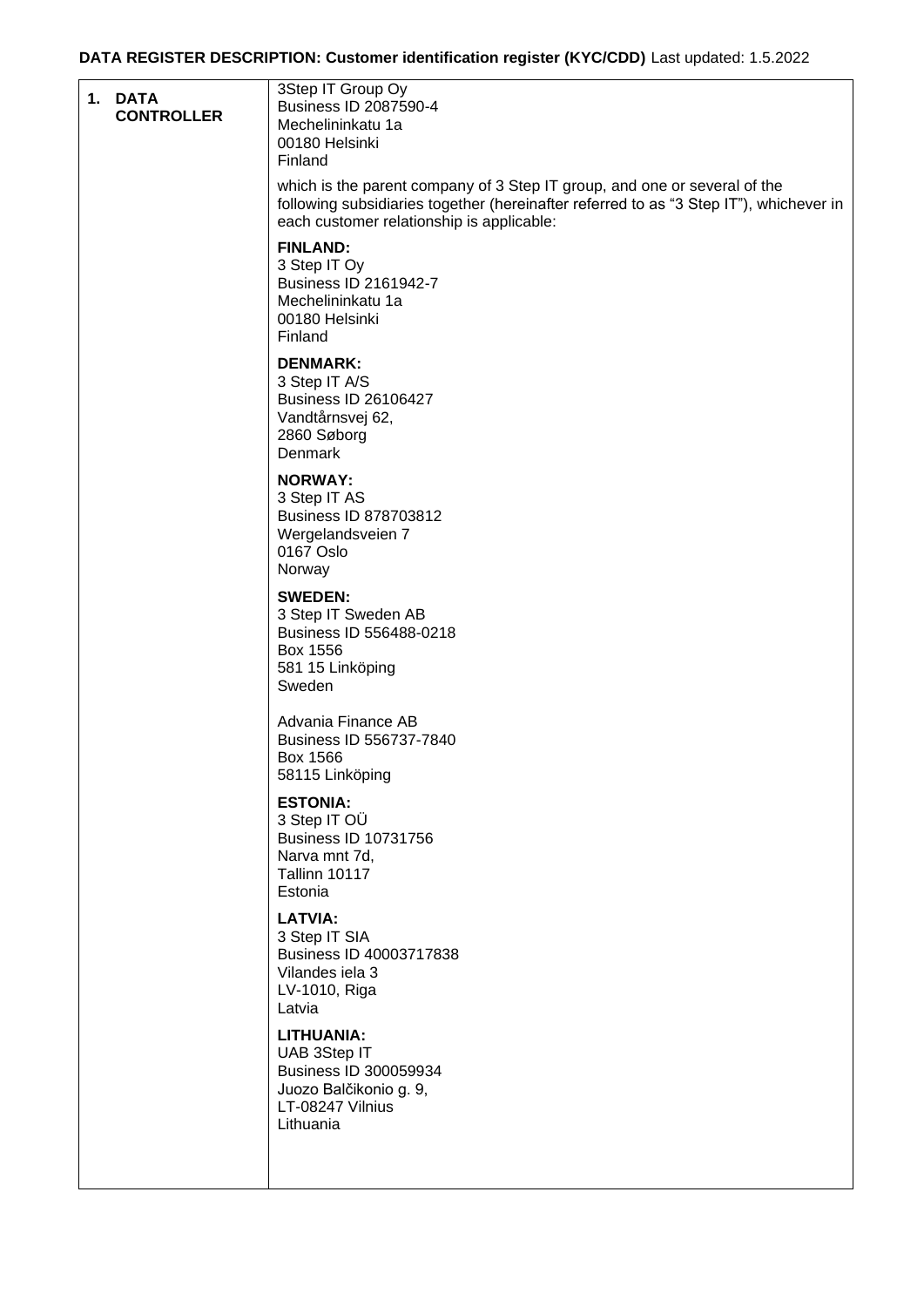## **DATA REGISTER DESCRIPTION: Customer identification register (KYC/CDD)** Last updated: 1.5.2022

| 2. | <b>CONTACT</b><br><b>PERSON IN</b><br><b>MATTERS</b><br><b>REGARDING DATA</b><br><b>REGISTER</b>                                        | <b>Data Protection Office</b><br>3 Step IT Group Oy<br>dpo(at)3stepit.com                                                                                                                                                                                                                                                                                                                                                                                                                                                |
|----|-----------------------------------------------------------------------------------------------------------------------------------------|--------------------------------------------------------------------------------------------------------------------------------------------------------------------------------------------------------------------------------------------------------------------------------------------------------------------------------------------------------------------------------------------------------------------------------------------------------------------------------------------------------------------------|
|    | 3. NAME OF DATA<br><b>REGISTER</b>                                                                                                      | Customer identification register (Know Your Customer / Customer Due Diligence)                                                                                                                                                                                                                                                                                                                                                                                                                                           |
| 4. | <b>PURPOSE OF AND</b><br><b>LEGAL GROUNDS</b><br><b>FOR PROCESSING</b><br>OF PERSONAL<br><b>DATA</b>                                    | The purpose of processing personal data included in the customer identification<br>register is to comply with the obligations laid down in applicable anti-money<br>laundering legislation valid from time to time (EU directive or local relevant<br>regulation on the the prevention of the use of the financial system for the purposes<br>of money laundering or terrorist financing) and international financial sanctions laid<br>out by EU/UN/UK and United States.                                               |
|    |                                                                                                                                         | Processing of personal data included in this register is based on:                                                                                                                                                                                                                                                                                                                                                                                                                                                       |
|    |                                                                                                                                         | (with respect to collecting customer's contact details) the legitimate<br>interests pursued by 3 Step IT (General Data Protection Regulation (EU)<br>2016/679, Article 6(1) subsection (f)).                                                                                                                                                                                                                                                                                                                             |
|    |                                                                                                                                         | (with respect to European Union / United Nations financial sanctions)<br>necessity for compliance with a legal obligation to which 3 Step IT is<br>subject (General Data Protection Regulation (EU) 2016/679, Article 6(1)<br>subsection (c)); and                                                                                                                                                                                                                                                                       |
|    |                                                                                                                                         | (with respect to UK and United States financial sanctions) the consent<br>given by the data subject (General Data Protection Regulation (EU)<br>2016/679, Article 6(1) subsection (a)) and the legitimate interests pursued<br>by 3 Step IT (General Data Protection Regulation (EU) 2016/679, Article<br>6(1) subsection (f)). The legitimate interest of the data controller is<br>compliance with financial sanctions imposed by UK and United States<br>which 3 Step IT has contractually undertaken to comply with. |
| 5. | <b>DATA CONTENT</b>                                                                                                                     | The types of personal data collected:                                                                                                                                                                                                                                                                                                                                                                                                                                                                                    |
|    | OF REGISTER                                                                                                                             | Name, date of birth, city of birth, nationality, personal identity number, address,<br>other information included in ID copy, information included in possible proof of<br>address, PEP-status and details of such PEP-status.<br>The categories of data subjects:                                                                                                                                                                                                                                                       |
|    |                                                                                                                                         | Customer or representatives of the customer (authorised signatories or<br>employees of customer without signatory status), possible beneficial owners of<br>the customer, next-of-kin and close business associates of PEP-persons.                                                                                                                                                                                                                                                                                      |
|    | 6. REGULAR<br><b>SOURCES OF</b><br><b>DATA</b>                                                                                          | Information provided by the customer or customer's representatives or beneficial<br>owners or public sources.                                                                                                                                                                                                                                                                                                                                                                                                            |
|    |                                                                                                                                         | Provision of the personal data is a requirement necessary to enter into a contract<br>with the customer or to pursue such customer relationship. The data subject is not<br>obliged to provide personal data, however, provision of personal data might be a<br>prerequisite for using of 3 Step IT's services or products.                                                                                                                                                                                              |
|    | 7. REGULAR<br><b>TRANSFERS OF</b><br><b>DATA OR</b><br><b>TRANSFERS</b><br><b>OUTSIDE THE EU</b><br>OR EUROPEAN<br><b>ECONOMIC AREA</b> | In connection with assigning concluded lease agreements to its refinancing<br>partners, 3 Step IT transfers copies of the collected personal data to the selected<br>refinancing partner, who process personal data as data controller in accordance<br>with its own privacy policy. 3 Step IT will deliver a copy of the refinancing partner's<br>privacy policy upon request.<br>The personal data may be also transferred to other entities within 3 Step IT group.                                                   |